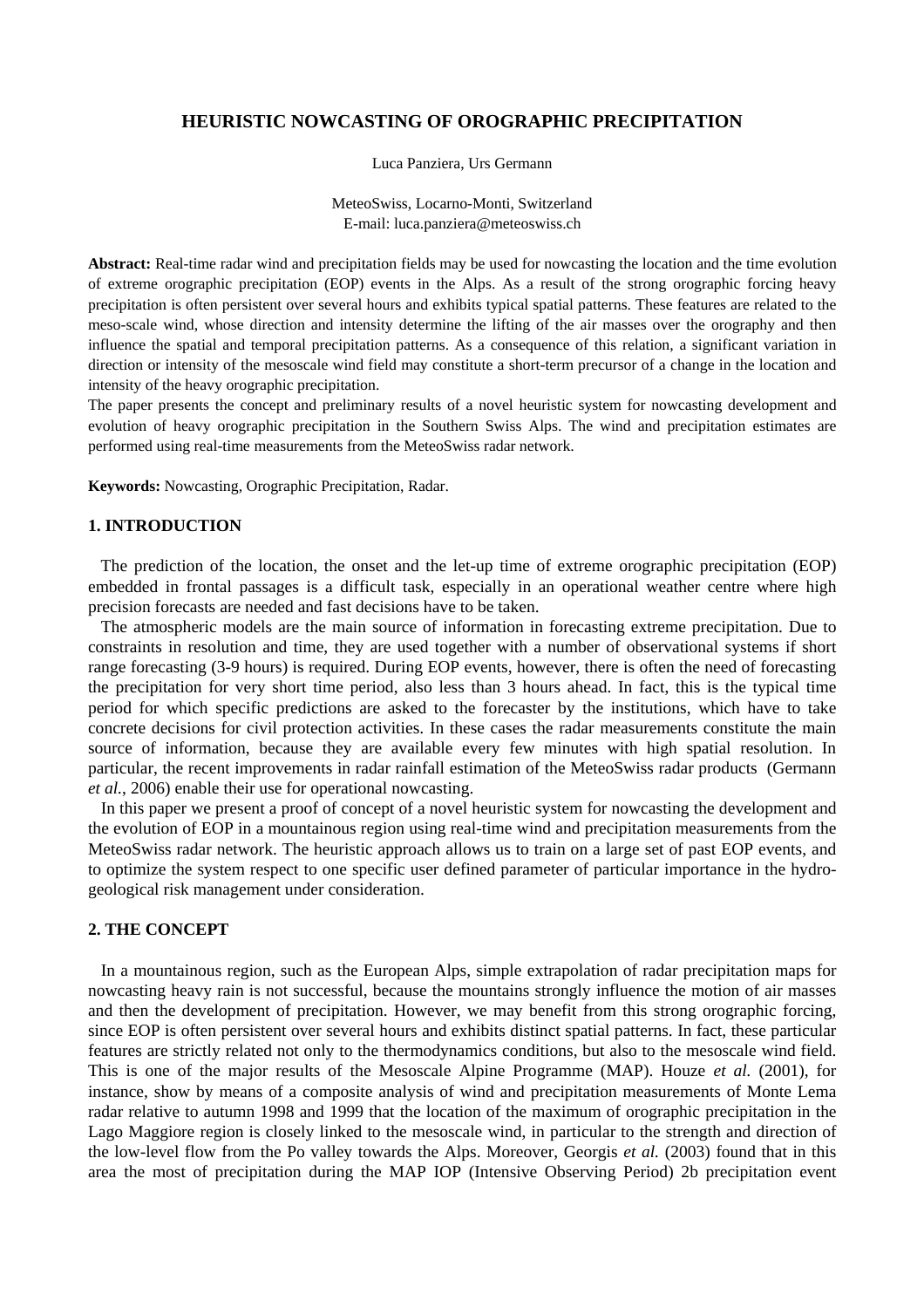occurred when the easterly component of the lower level wind was the strongest. This strong correlation is confirmed also by Asencio *et al.* (2003) and Medina and Houze (2003). However, also the upper level southerly winds play a fundamental role in determining the precipitation events in the Lago Maggiore region, as highlighted by Georgis *et al.* (2003) and Rotunno and Ferretti (2003).

Supported by these findings, which are organically resumed in Rotunno and Houze (2007), the intensity and direction of the mesoscale wind field can be used as short-term indicators for nowcasting the location, the intensity and the timing of the heavy orographic precipitation in an operational context.

As already mentioned, a typical configuration for heavy precipitation in the Lago Maggiore region in the Southern Alps is a moist low-level inflow from south to south-east and an upper-level flow from south-west to south. In order to detect the characteristic components of the meso-scale wind field, we estimate the wind intensity and direction at different vertical levels and in specific areas. In particular, we estimate the lowlevel flow (LLF) over the Po Valley between 1.5 and 2 Km in height, the cross-barrier flow (CBF) just south of the Alpine crest between 2.5 and 3.5 Km, and the upper-level flow (ULF) in a wide circle over the radar site between 5 and 6 Km. The location of these three areas in which the Doppler velocity data are considered and then these flows are estimated is shown in Fig. 1a, whereas their vertical extension is represented in Fig.1b.



**Figure 1:** (a) Location of the three areas in which LLF, CBF and ULF are estimated; Monte Lema radar is at the centre of the picture. (b) Vertical cross section showing the 20 elevation angles of Monte Lema radar scan strategy (red lines) and the regions selected for the estimate of the three flows (thick lines).

# **3. DATA AND METHODS**

The radar data are collected by the MeteoSwiss radar of Monte Lema, located on one of the southern-most mountains of the Alpine ridge in the Lago Maggiore region (see Fig. 1a). Information on precipitation is obtained by the operational radar product for quantitative precipitation estimation, which is the result of sophisticated data processing based on 40 years of experience in radar operation in the Alpine environment at MeteoSwiss (Germann *et al*., 2006; Joss and Lee, 1995). It has 1Km×1Km spatial resolution and it is available every 5 minutes. The wind is estimated by the Doppler velocity measurements, which are performed over 20 elevation angles (see Fig. 1b) and are updated every 5 minutes with a spatial resolution of 1 degree in azimuth and 1 Km in range (Joss *et al*., 1998). These data are dealiased using the fourdimensional Doppler dealiasing scheme developed by James and Houze (2001).

LLF, CBF and ULF intensity and direction are estimated by fitting a linear wind to all valid Doppler measurements within the pre-defined regions shown in Fig. 1a. Fitting is done with least-squares and Cholesky matrix decomposition. In some cases it is not possible to estimate these values for a number of reasons, which range from missing radar data to a small number of echoes for each azimuth or very narrow azimuthal arc with echoes which caused unsuccessful fitting.

The estimated precipitation data are averaged for various geographical areas of the Southern Alps, in order to detect the different spatial distribution of the rain which is typical of orographic precipitation.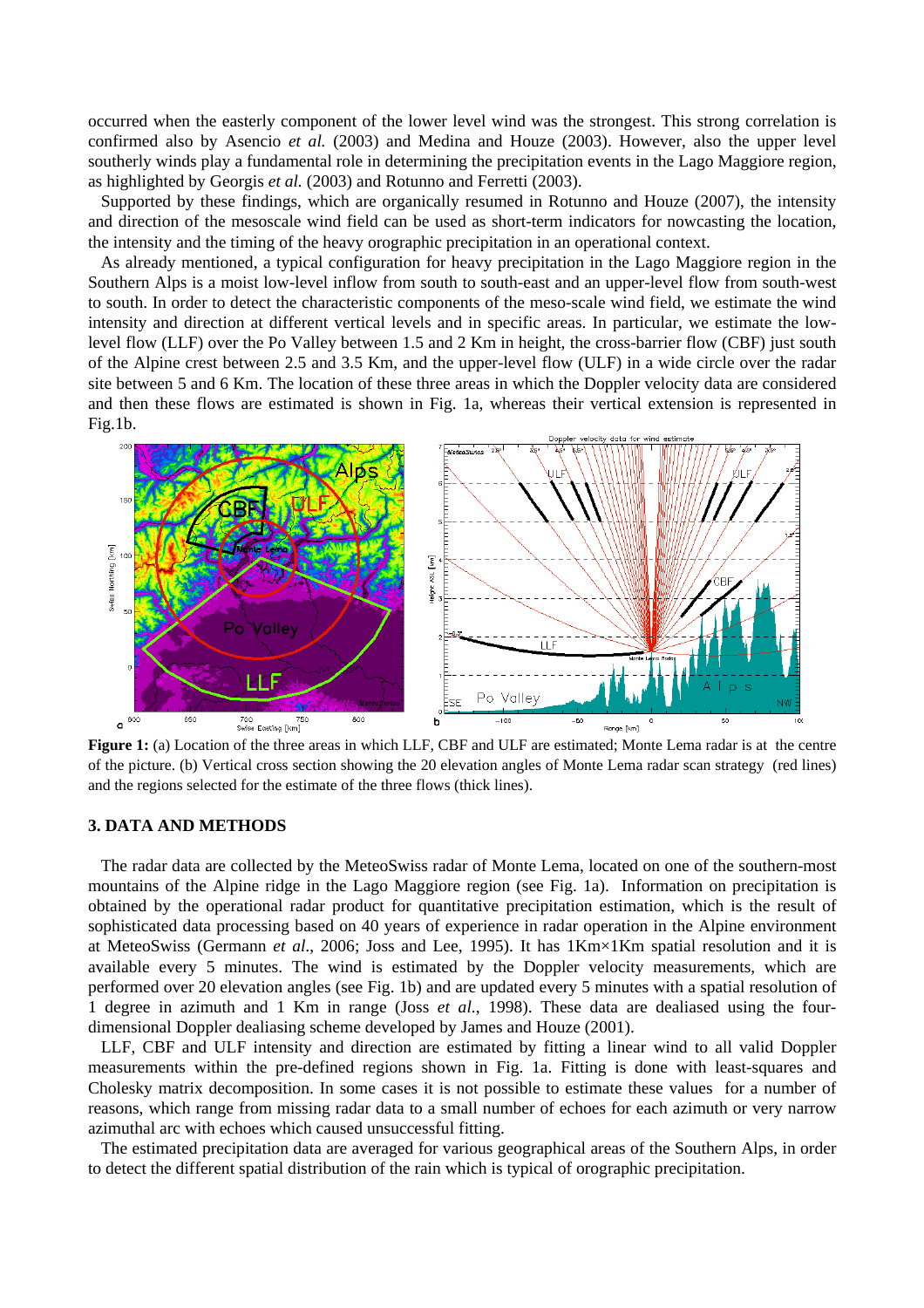#### **4. PRELIMINARY RESULTS**

In this section two events of EOP observed in the Lago Maggiore region (3 October 2006 and 1-2 August 2005) are briefly analysed with the methodology described in the previous paragraph. These are very first results and both the methodology and the interpretation will be refined in near future, and many more cases will be analysed.

 In the first hours of 3 October 2006 a small low pressure system developed in the lower levels over the Bay of Biscay, and in the following period it moved north-eastwards. It was associated with an upper level trough over Western Europe and with a surface cold front which crossed the Alpine barrier in the afternoon. In the Lago Maggiore area precipitations were measured since the morning, for the lifting of the air mass over the Alpine slopes driven by southerly winds. The frontal passage caused in the afternoon the most of rain,



**Figure 2:** ULF, CBF and LLF intensity and direction and precipitation accumulated in four Alpine Valleys for 3 October 2006 (left column) and 1-2 August 2005 (right column) EOP events.